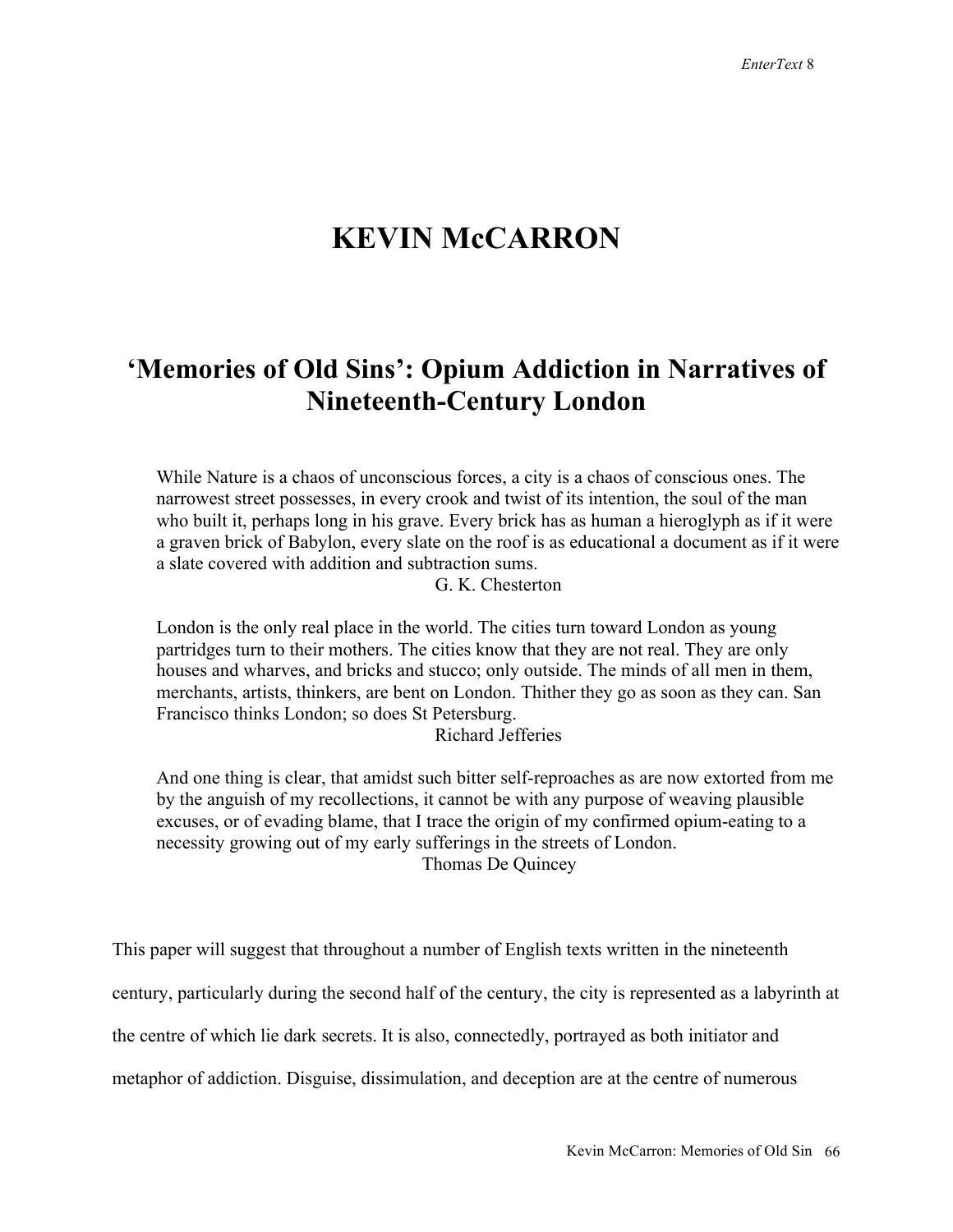English and American texts of the nineteenth century which feature addiction and the city. The article will focus on Thomas De Quincey's, *Confessions of an English Opium Eater* (1856), Charles Dickens', *The Mystery of Edwin Drood* (1870), Oscar Wilde's, *The Picture of Dorian Gray* (1891), and Sir Arthur Conan Doyle's 'The Man With the Twisted Lip' (1892), with some comparative reference to two nineteenth-century American novels: Walt Whitman's *Franklin Evans* (1842), and Stephen Crane's *Maggie: A Girl of the Streets* (1896).

Wyn Kelley writes:

"Town" is an Anglo-Saxon word meaning, in its first, now obsolete sense, simply "an enclosed place or piece of ground, an enclosure: a field, garden, yard, court" (OED)… "City", deriving from the Latin *civitas,* owes its primary meaning to the root *civas* or citizen; hence it first signified the people who make up a community, only later acquiring the meaning of *urbs*, the place "occupied by the community".<sup>1</sup>

However, certainly by the nineteenth century the city of London had emphatically lost this sense

of 'community'. Monroe Spears, in *Dionysus And The City: Modernism In Twentieth-Century* 

*Poetry*, offers a similar etymology, but notes an important, modern shift in understanding:

The word *city* derives from *civitas,* city-state, which is properly an aggregation of cives, citizens; *civilization* has the same derivation. The city, then, even in its etymology, is internal as well as external: the city is a society of individuals who subscribe to an ideal or rational order…In earlier times, *Civitas Terrena*, the Earthly City, was seen as striving toward a Heavenly City, *Civitas Dei*; not expecting to embody on earth its perfection, but not without hope of achieving the Good Society. For the moderns, however, the City is seen as falling (things fall apart; falling towers) or as fallen (towers upside down in air; *la tour abolie*) and therefore moving in the other direction, toward the Infernal City. 2

From this perspective, all the texts being discussed are 'modern' - they all represent the city as

'Infernal': a place of secrets and mysteries, enchantment and ruin, allure and entrapment. Julian

Wolfreys, in *Writing London*, notes of nineteenth-century literary representations of London:

'London as both a real city and a place of the imagination, a symbolic construct always already

something other than that which its mere presence indicated, needed a writing necessary to its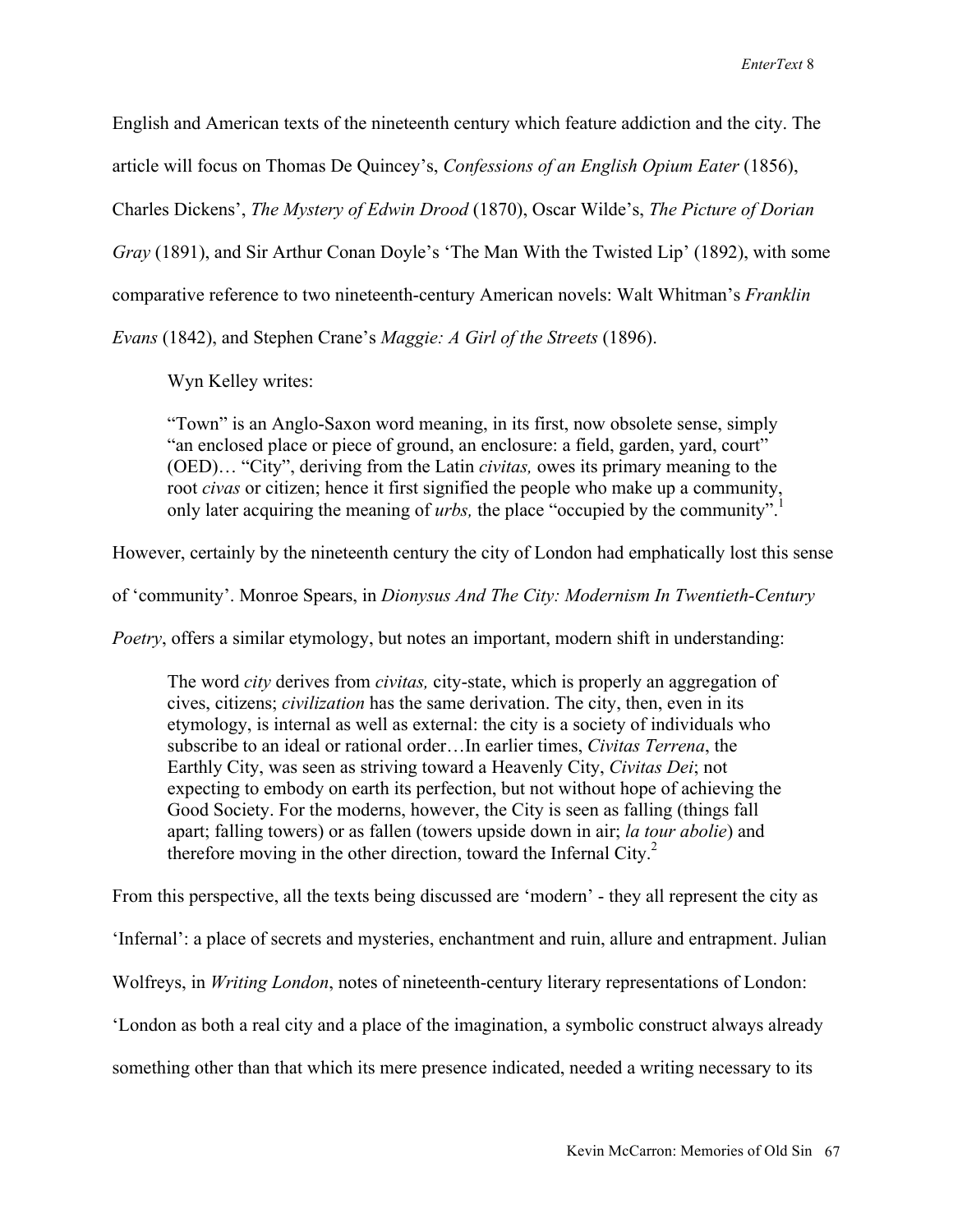paradoxes and contradictions.<sup>3</sup> Spears further notes: 'for the great modern writers, the line between literal and symbolic City is...tenuous.<sup>4</sup>

The city is perceived as both external to humanity and created by human agency. It combines with alcoholism and opium addiction, both creators of obfuscation, to produce a landscape which is labyrinthine and secretive, duplicitous and deceitful. In *Franklin Evans,* Demaine informs Evans: '"The place in which you are about to fix your abode, is very wicked, and as deceitful as it is wicked."'5 Images of deceit and duplicity are pervasive in *The Picture of Dorian Gray,* and extend to every aspect of the protagonist's lives: Lord Henry says to Basil Hallward '"You seem to forget that I am married, and the one charm of marriage is that it makes a life of deception absolutely necessary for both parties."<sup>6</sup> Comparably, the East End opium den in London is always associated with images of disguise and deceit. Wilde writes of Dorian Gray: 'There were moments, indeed, at night, when, lying sleepless in his own delicately-scented chamber, or in the sordid room of the little ill-famed tavern near the Docks, which, under an assumed name, and in disguise, it was his habit to frequent, he would think of the ruin he had brought upon his soul.'7

Charles Dickens, the exemplary 'London' novelist, begins by writing about London with cheerfulness and curiosity:

What inexhaustible food for speculation do the streets of London afford? We never were able to agree with Sterne in pitying the man who could travel from Dan to Beersheba and say that it was all barren; we have not the slightest commiseration for the man who can take up his hat and stick, and walk from Covent Garden to St Paul's Churchyard and back into the bargain, without deriving some amusement – we had almost said instruction, from his perambulations.<sup>8</sup>

However this jovial attitude to London does not last. In *The City in Literature*, Richard Lehan writes: 'In *Bleak House*, the city is a tragic setting – a lonely place where the family is often left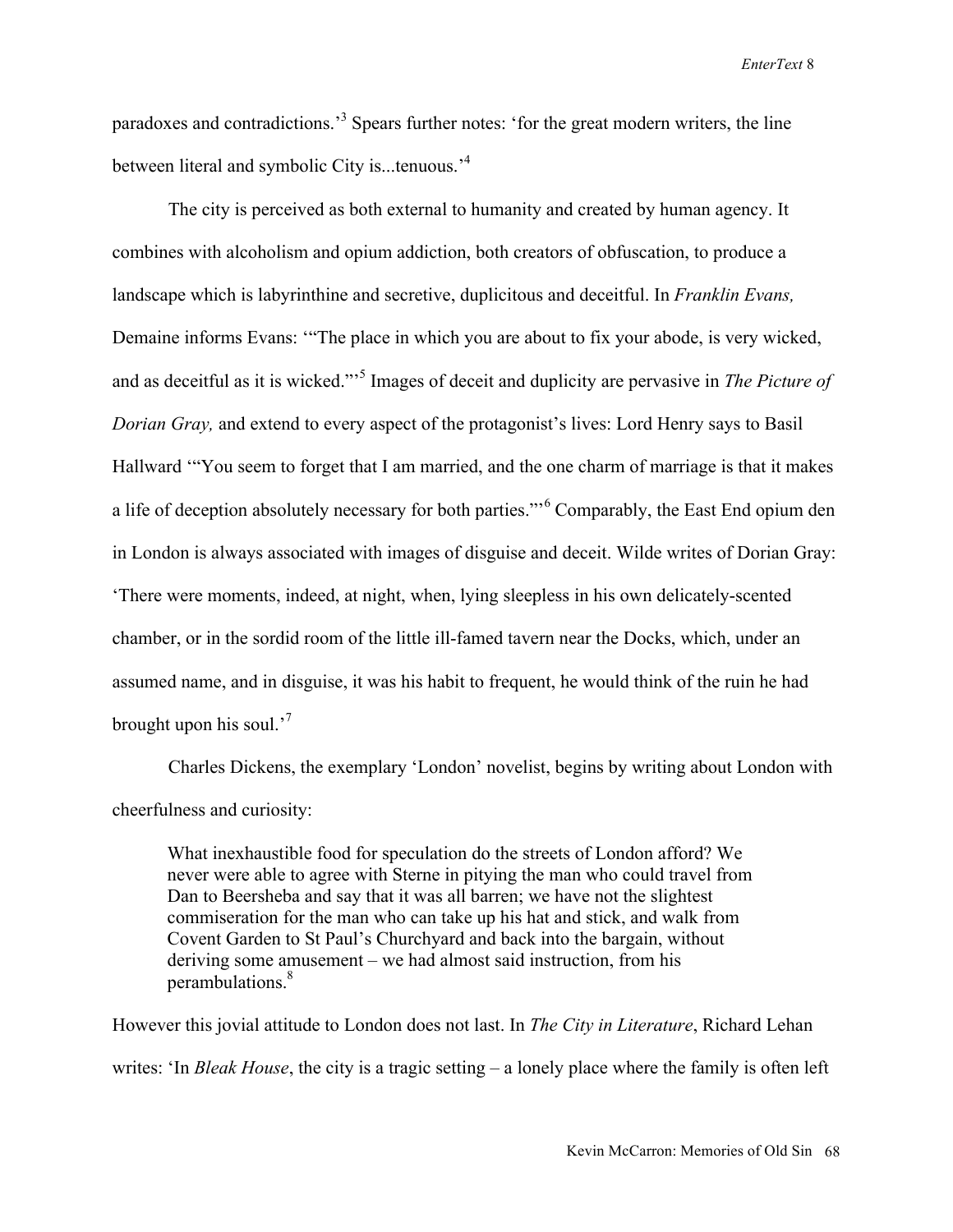behind on the estate, a physically gigantic realm in which space is now manipulated by machines like the new locomotioves, an amoral world that turns on money and intrigue as personal knowledge gives way to anonymity.' <sup>9</sup> In *Our Mutual Friend*, Dickens writes of London: 'Such a black shrill city, combining the qualities of a smoky house and a scolding wife; such a gritty city; such a hopeless city, with no rent in the leaden canopy of its sky; such a beleagured city, invested by the great Marsh Forces of Essex and Kent.' 10 It is in *Bleak House*, in the figure of the wretched Captain Hawdon, who frequents London's opium dens, where Dickens first makes reference to opium, but in *The Mystery of Edwin Drood* opium becomes central to the plot of his last, unfinished novel.

The connection between the city and addiction, both to alcohol and drugs, is made by a number of authors. In *Writing London*, Wolfreys writes: 'London consumes, leaving absence, desire and anxiety in the trace of writing as the signs of its topography, and as its imprint on the anxious self. The city traces itself in the veins of the text as the signature of addiction and anxiety.' 11 In *Shopping in Space,* Elizabeth Young suggests: 'The relationship of junkie to city is not merely that of inhabitant to environment: it is the relationship of addiction itself.<sup>12</sup> Edmund B. O'Reilly argues: 'Intemperance is not merely grafted onto the enigmatic city as a symptom, but likewise unfolds as a trope: city and disease act metaphorically for one another. The quality they share is dissimulation. In drunkenness as in the experience of the city, nothing is what it appears to be.<sup>13</sup> The transformation and transcendence attained through opium and alcohol are represented by all the writers under discussion here as being as deceitful and treacherous as the urban landscapes within which the protagonists undergo the joys and horrors of addiction. In *The City in Literature*, Lehan writes 'The city becomes a place of mystery and intrigue, hiding secrets of life itself.<sup>14</sup> O'Reilly writes specifically of *Franklin Evans* that one of the most potent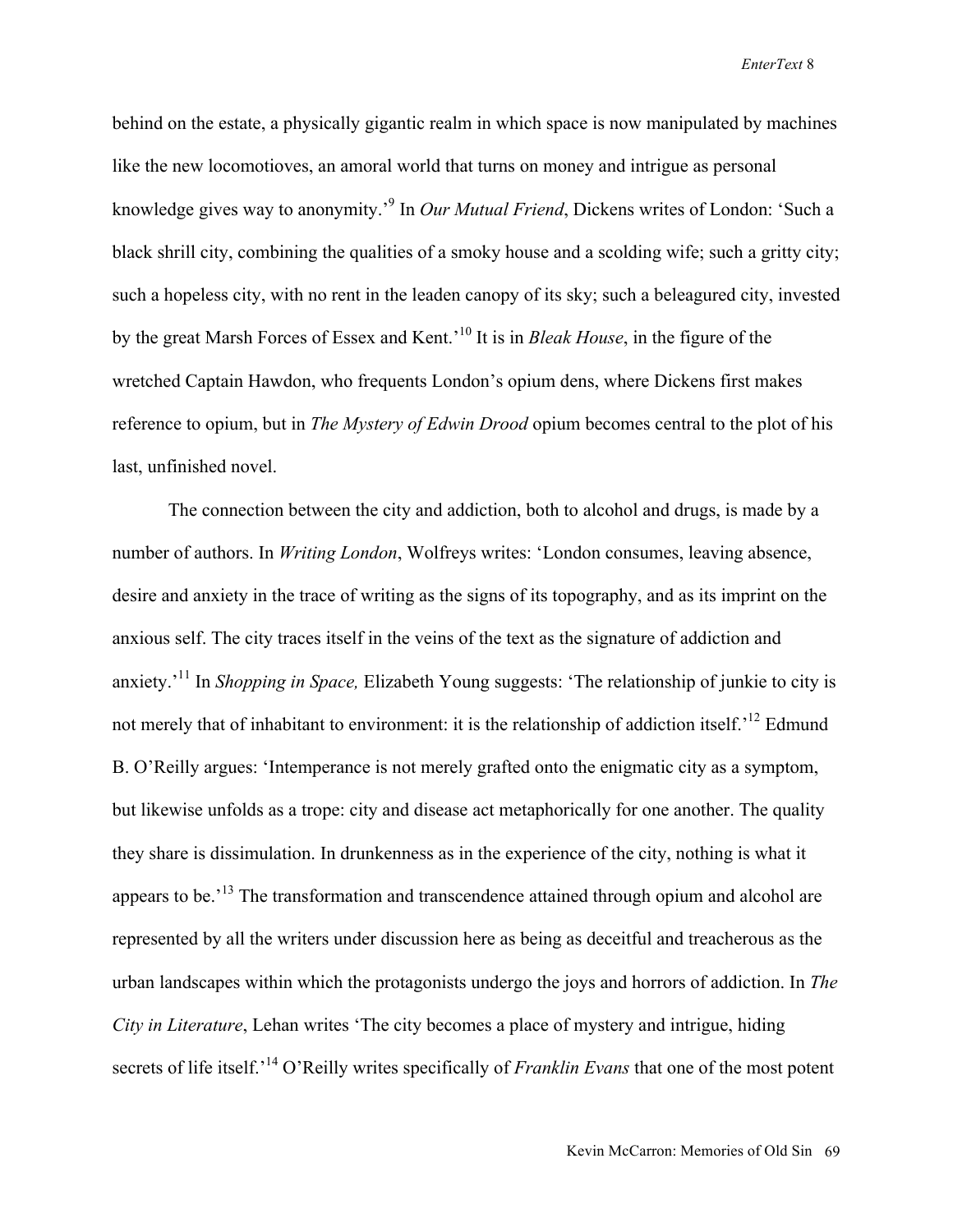images controlling the dynamics of the novel is 'the pervasive figure of the city of secrets...The city in *Franklin Evans*...is unconditionally the malevolent city of secrets.'15 The city, secrets, and addiction, to either alcohol or opium, are all subsumed within the most pervasive of the tropes that dominate these texts. The most ubiquitous image used in the literature of the period, in both England and America, to conflate secrecy, the city and addiction, is that of the city as labyrinth. Charles Dickens writes in *The Life and Adventures of Martin Chuzzlewit*: 'Nobody had ever found Todgers on a verbal direction, though given within a minute's walk of it…Todger's was in a labyrinth, whereof the mystery was known but to a chosen few.'16 De Quincey, in *The Confessions of an English Opium Eater*, refers to 'the mighty labyrinths of London'17, while in Wilde's *The Picture of Dorian Gray*, Dorian tells Lord Henry of the way in which he found Sibyl Vane at work in a London theatre: '"I don't know what I expected, but I went out and wandered eastward, soon losing my way in a labyrinth of grimy streets and black, grassless squares."<sup>18</sup> Wyn Kelley notes the way in which inevitability is inscribed within labyrinthine literature: 'The hero has only limited power to choose his path or control the journey once it has started. The labyrinth works to fulfill the logic of his initial choice for redemption or error and bring him to the logical consequences of that choice. The hero may choose, then, whether to enter the labyrinth or not, but once inside he finds all paths leading to the inevitable conclusion.<sup>19</sup> Nothing is more inevitable in these texts than addiction.

Despite his claim at the end of the *Confessions* that he had freed himself from opium, De Quincey took opium every day from 1812 to his death: 'During certain periods (1813-1815, 1817, 1828, 1844), his dosage rose as high as 12,000 drops of laudanum a day with accompanying derangement of his sleep and waking hours. At other times he was apparently able to reduce his dose to a maintenance level (50-1,000 drops a day) at which he could function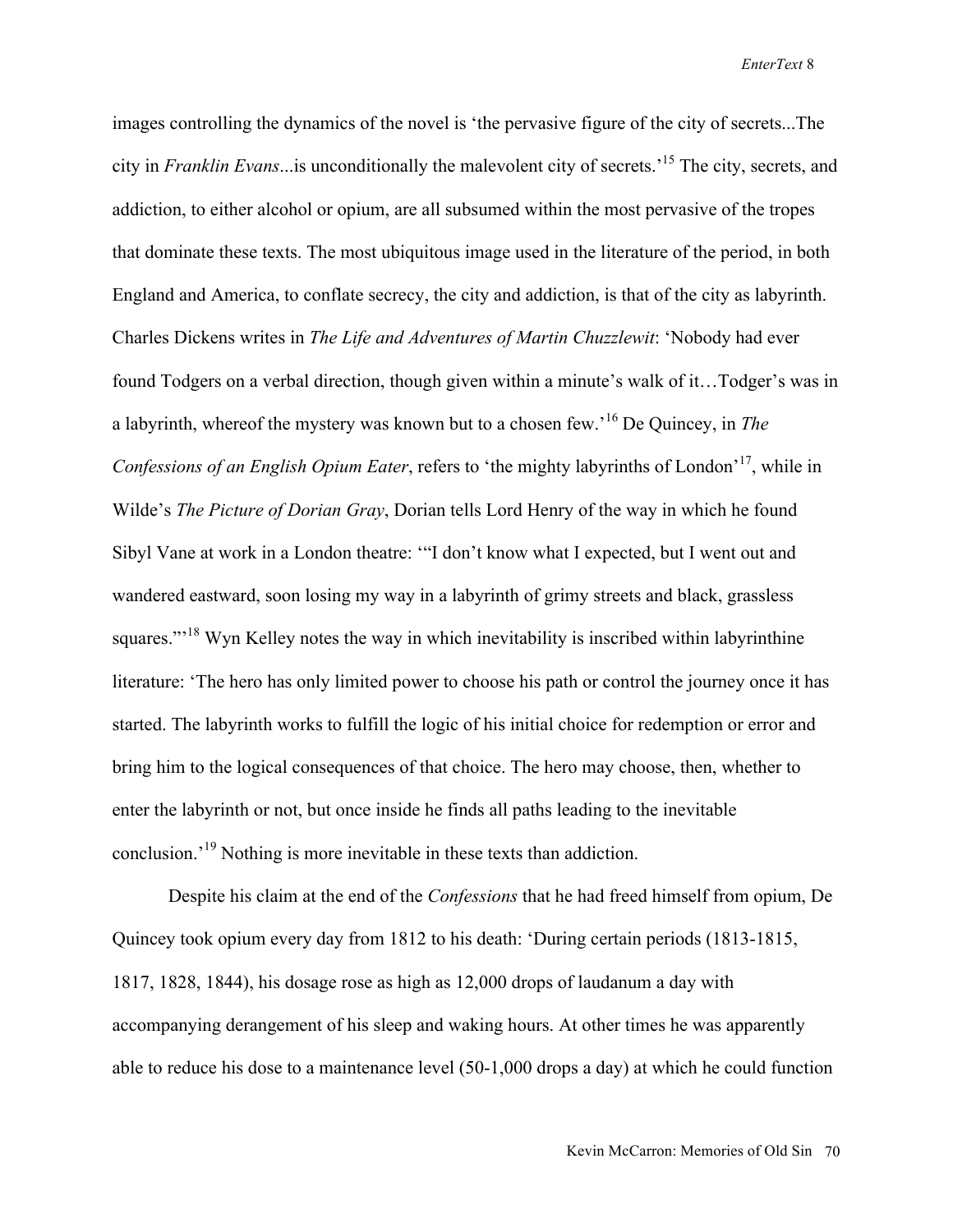reasonably well.<sup>20</sup> In 1821, newly arrived in London, De Quincey was introduced to the proprieters of the *London Magazine*, and for them, in a little room at the back of no. 4, York Street, Covent Garden, De Quincey produced what appeared anonymously in two installments (September and October 1821) as *Confessions of an English Opium Eater: Being an Extract From the Life of a Scholar*. It was immediately successful. However, although clearly a book about opium, *Confessions* is also one of the first important books about London; and it is particularly fascinating in terms of its relationship with the great urban centre and Romanticism. The idea of an urban romantic may seem oxymoronic, but then *Confessions* is driven throughout by unreconciled oppositions. In contrast to Wordsworth's trudge up hill and down dale, De Quincey prefigures the city Romanticism of Baudelaire and the Parisian *flaneur*, or city wanderer. Where other Romantics found the sublime in mountain scenery, De Quincey's more lamplit, opium-fuelled imagination found it in the vastness of London. The city becomes another nature: 'Sometimes in my attempts to steer homewards, upon nautical principles, by fixing my eye on the pole star…I could have believed that I must be the first discoverer of some *terrae incognitae* and doubted whether they had been laid down in the modern charts<sup>'21</sup> De Quincey writes of his nocturnal ramblings under the influence of opium:

Some of these rambles led me to great distances; for an opium eater is too happy to observe the notion of time. And sometimes, in my attempts to steer homewards…I came suddenly upon such knotty problems of alleys, alleys without soundings, such enigmatical entries, and such sphinx's riddles of streets without obvious outlets or thoroughfares, as must baffle the audacity of porters, and confound the intellects of hackney coachmen. $^{22}$ 

## In *De Quincey's Disciplines* Josephine McDonagh writes:

In the description of his nightly excursions in the streets of London...he indicates how opium also has the capacity to elide temporal and cultural difference, for it expands his sense of time and space. However, as he describes a landscape that is as opaque as an impenetrable text, comprised of 'problems of alleys', 'enigmatic entries', and 'sphynx's riddles of streets', it is as though his own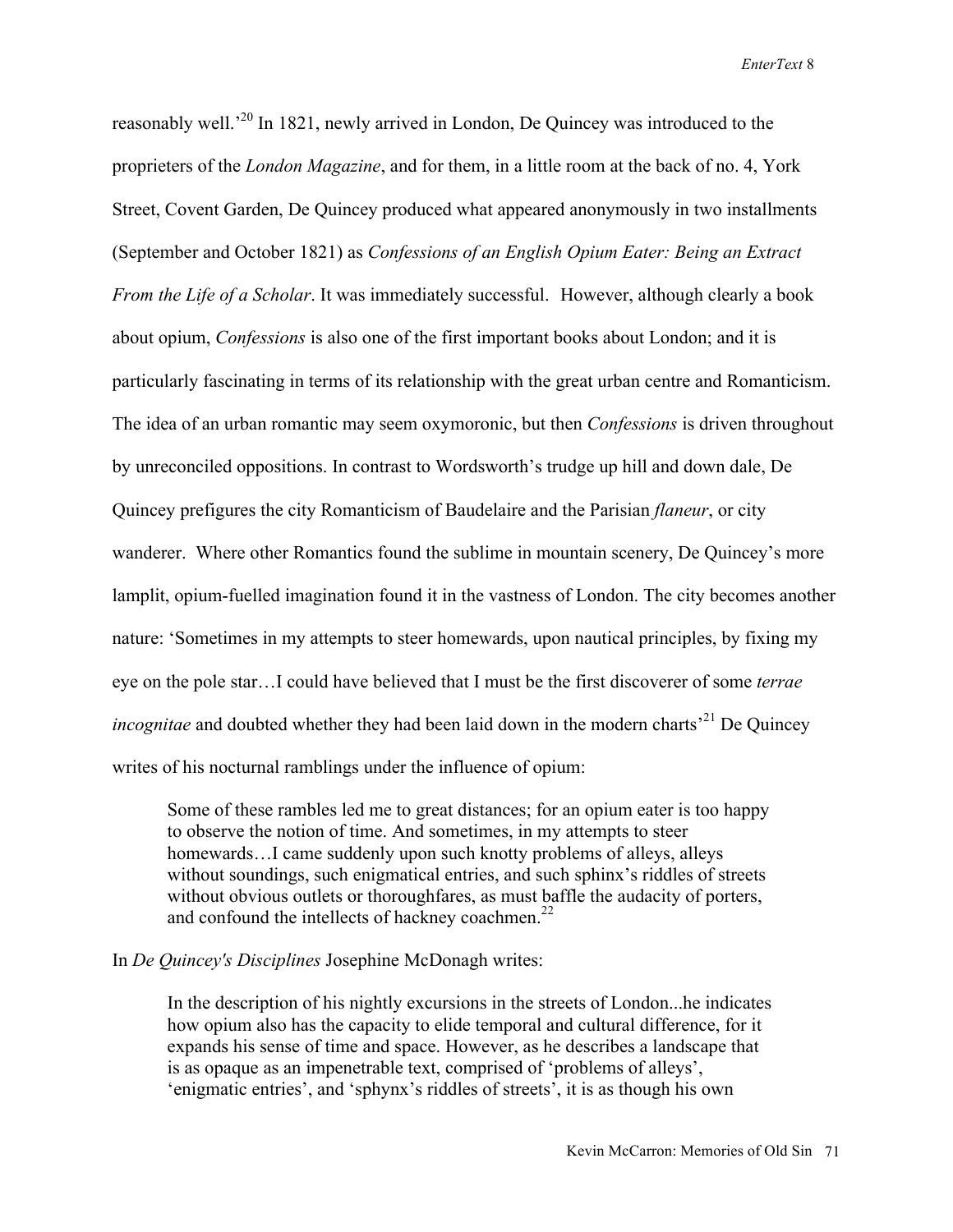confused mind has been projected onto the landscape of London, which becomes as alien as the undiscovered world. $^{23}$ 

When De Quincey describes his fruitless attempts to find the prostitute Ann again, he writes:

If she lived, doubtless we must have been sometimes in search of each other, at the very same moment, through the mighty labyrinths of London; perhaps even within a few feet of each other – a barrier no wider, in a London street, often amounting in the end to separation for eternity!...I may say that on my different visits to London, I have looked into many, myriads of female faces, in the hope of meeting her... $^{24}$ 

Wolfreys notes of this passage: 'This passage, more than any other, makes clear the effect which

London can have. The figures of the labyrinth and eternity suggest the double abyss of endless

space and unending time, spaces beyond mapping and temporality which cannot be registered.

Identity is dissolved through the very figure of London.<sup> $25$ </sup> He further suggests:

The anxiety caused by the loss of Ann is, in itself, merely symptomatic of the larger effect of London on De Quincey. For London is a city of losses, disappearances, obscured identities, dreariness and dream-like states. It is the place of anxiety and anguish, of both body and mind. Personal relationships are unsustainable in a location peopled by anonymous attorneys, Jewish moneylenders, unfulfilled desires and addictions…*Confessions* is the most purely symptomatic London text, haunted relentlessly by the figure of the desiring self constantly in search of a knowable other as the means by which to define the limits of personal identity.<sup>26</sup>

An equivalence between London itself and opium addiction is very precisely maintained by De

Quincey, whose account of the first time he bought opium conflates the city and the opium

seller:

By accident, I met a college acquaintance, who recommended opium. Opium! Dread agent of unimaginable pleasure and pain! I had heard of it as I had heard of manna or ambrosia, but no further. How unmeaning a sound was opium at that time! What solemn chords does it now strike upon my heart! What heart-quaking vibrations of sad and happy remembrances! Reverting for a moment to these, I feel a mystic importance attached to the minutest circumstances connected with the place, and the time, and the man (if man he was), that first laid open to me the paradise of opium-eaters. It was a Sunday afternoon, wet and cheerless; and a duller spectacle this earth of ours has not to show than a rainy Sunday in London. My road homewards lay through Oxford Street and...I saw a druggist's shop. The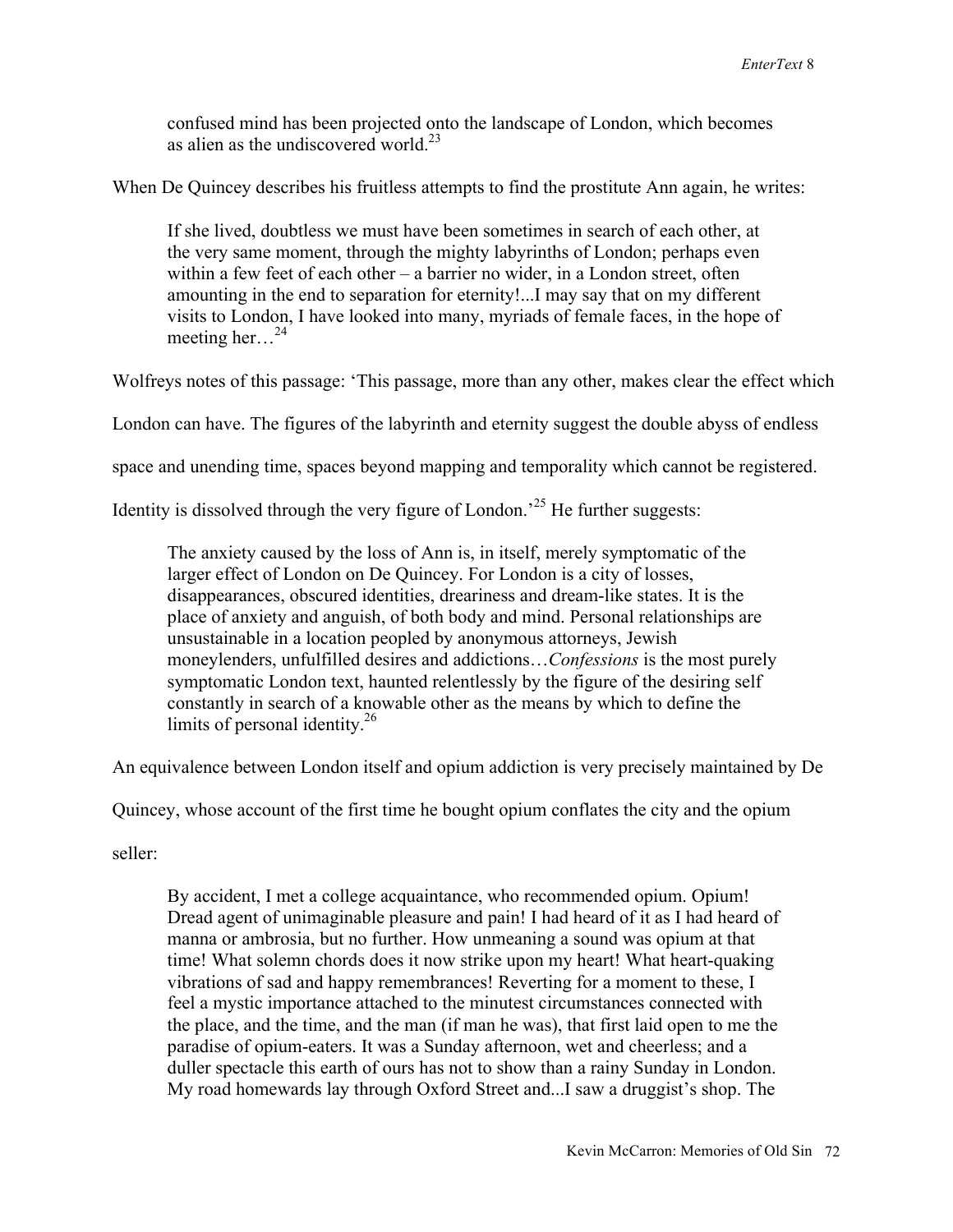druggist (unconscious minister of celestial pleasures!), as if in sympathy with the rainy Sunday, looked dull and stupid, just as any mortal druggist might be expected to look on a rainy London Sunday.<sup>27</sup>

Wolfreys writes of this episode: 'It is London which, because of its threatening, engulfing aspect causes De Quincey to turn to opium. Here we see the city erasing identity by imprinting itself in all its banality onto the individual.<sup> $28$ </sup>

Lehan writes of portrayals of the city throughout Dickens's work: 'Dickens's city was both lure and trap: a lure to those who are called to it as if by a magnet, because only the city offers the means of realizing a heightened conception of self; a trap in its workings, which lead to human destruction.<sup>29</sup> Just as the city offers 'the means to realize a heightened conception of self', so too do drugs and alcohol, most prominently on offer in the city. Although most of *The Mystery of Edwin Drood* is set in Cloisterham, Dickens's fictionalized Rochester, the novel opens in a London opium den. C.S. Roberts offers a pragmatic explanation for this:

Dickens, right up to March 1870, had been giving readings to fascinated and horror-stricken audiences of the murder scene in *Oliver Twist* and passion was far from being spent. So, 'the ancient English Cathedral Town' is first presented to the reader of *Edwin Drood* in the befuddled consciousness of a drug-addict in a London opium den. $30$ 

While such an explanation must always remain a possibility, it is more likely that Dickens was not as interested in a sensationalist opening as he was in immediately aligning his protagonist against the conventional morality of his novel, and London was where opium was consumed.

In addition to the depiction of London as 'labyrinthine', both the theatre, as an image of deceit and illusion, and the association of 'eastward' with opium and transgression, are pervasive features of these texts. In the American `alcohol' texts, the labyrinth also strongly features. In *Sobering Tales*, O'Reilly writes:

Drink and the city are both labyrinthine - one temporal, the other spatial. The temporal labyrinth of drink draws the drinker into a present and future where the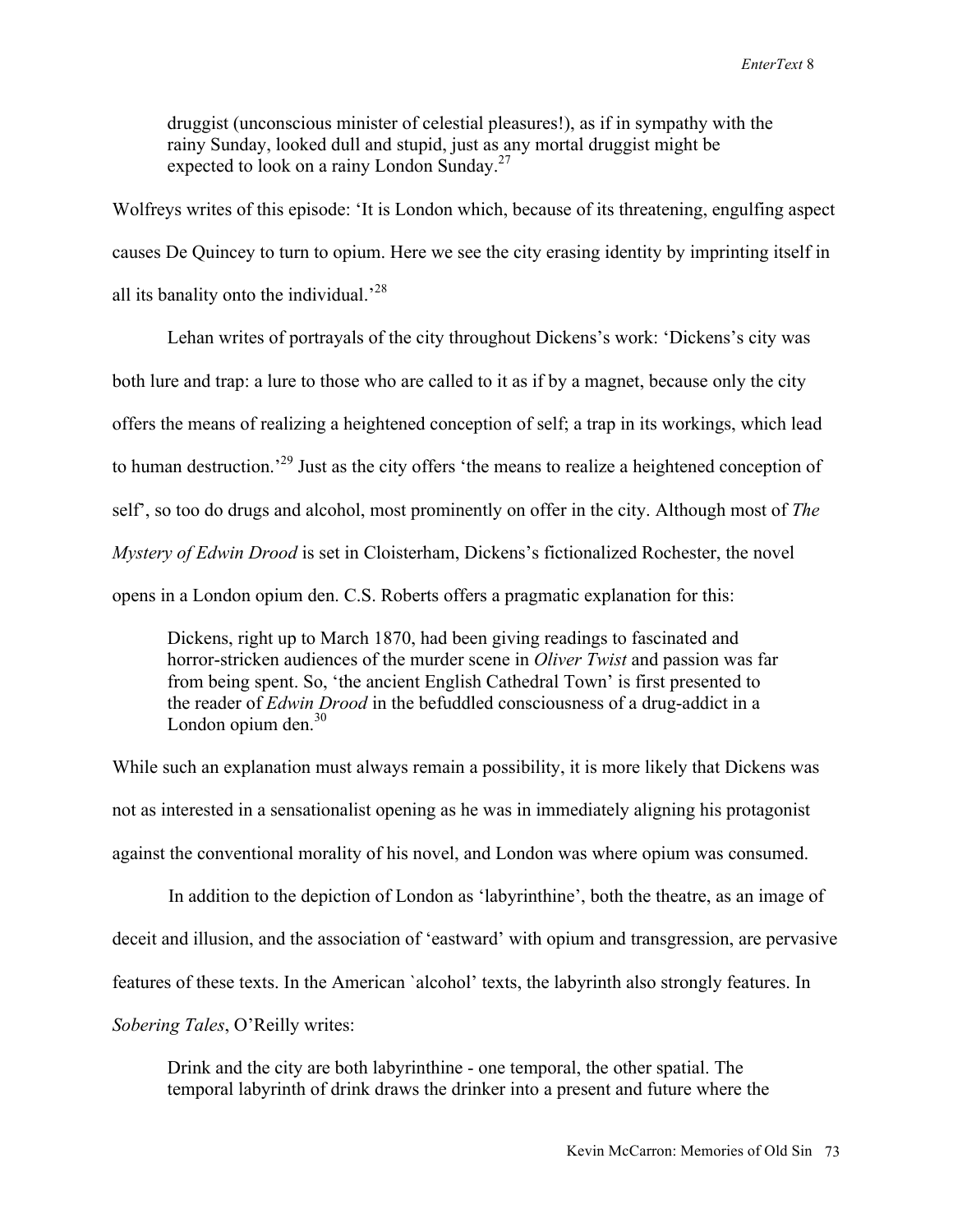past, concealed at each subsequent turn, is made continually unusable. The labyrinthine city draws the spellbound passenger into progressively meaner streets: the "looker-on" becomes a participant, the participant becomes an enthusiast, the enthusiast becomes habituated, debilitated, and finally a corpse the last word in worthless simulacra.<sup>31</sup>

Opium is shown to confuse the demarcation between objective and subjective, between the real

city and the city of dreams, far more strikingly, and much more persistently, than alcohol. *The* 

*Mystery of Edwin Drood* opens *in media res*, immediately establishing a blurred conflation

between a London opium den, Cloisterham, and the exotic East:

An ancient English Cathedral Town? How can the ancient English Cathedral town be here? The well-known massive grey square tower of its old Cathedral? How can that be here! There is no spike of rusty iron in the air, between the eye and it, from any point of the real prospect. What is the spike that intervenes, and who has set it up? ... Stay! Is the spike so low a thing as the rusty spike on the top of a post of an old bedstead that has tumbled all awry? Some vague period of drowsy laughter must be devoted to the consideration of this possibility.<sup>32</sup>

De Quincey writes in *Confessions*, using similar exotic Oriental imagery:

O just and righteous opium! that to the chancery of dreams summonest, for the triumphs of despairing innocence, false witnesses; and confoundest perjury; and dost reverse the sentences of unrighteous judges; - thou buildest upon the bosom of darkness, out of the fantastic imagery of the brain, cities and temples, beyond the art of Phidias and Praxiteles - beyond the splendours of Babylon and Hekatompylos.<sup>33</sup>

McDonagh also notes the exoticism of his terminology:

In the description of his nightly excursions in the streets of London...he indicates how opium also has the capacity to elide temporal and cultural difference, for it expands his sense of time and space. However, as he describes a landscape that is as opaque as an impenetrable text, comprised of 'problems of alleys', 'enigmatic entries', and 'sphynx's riddles of streets', it is as though his own confused mind has been projected onto the landscape of London, which becomes as alien as the undiscovered world.<sup>34</sup>

In the confused mind of the urban alcoholic or opium addict, nothing can be taken for granted,

nothing is ever quite as it seems.

As earlier noted, the city, addiction, and the theatre are invariably intertwined. De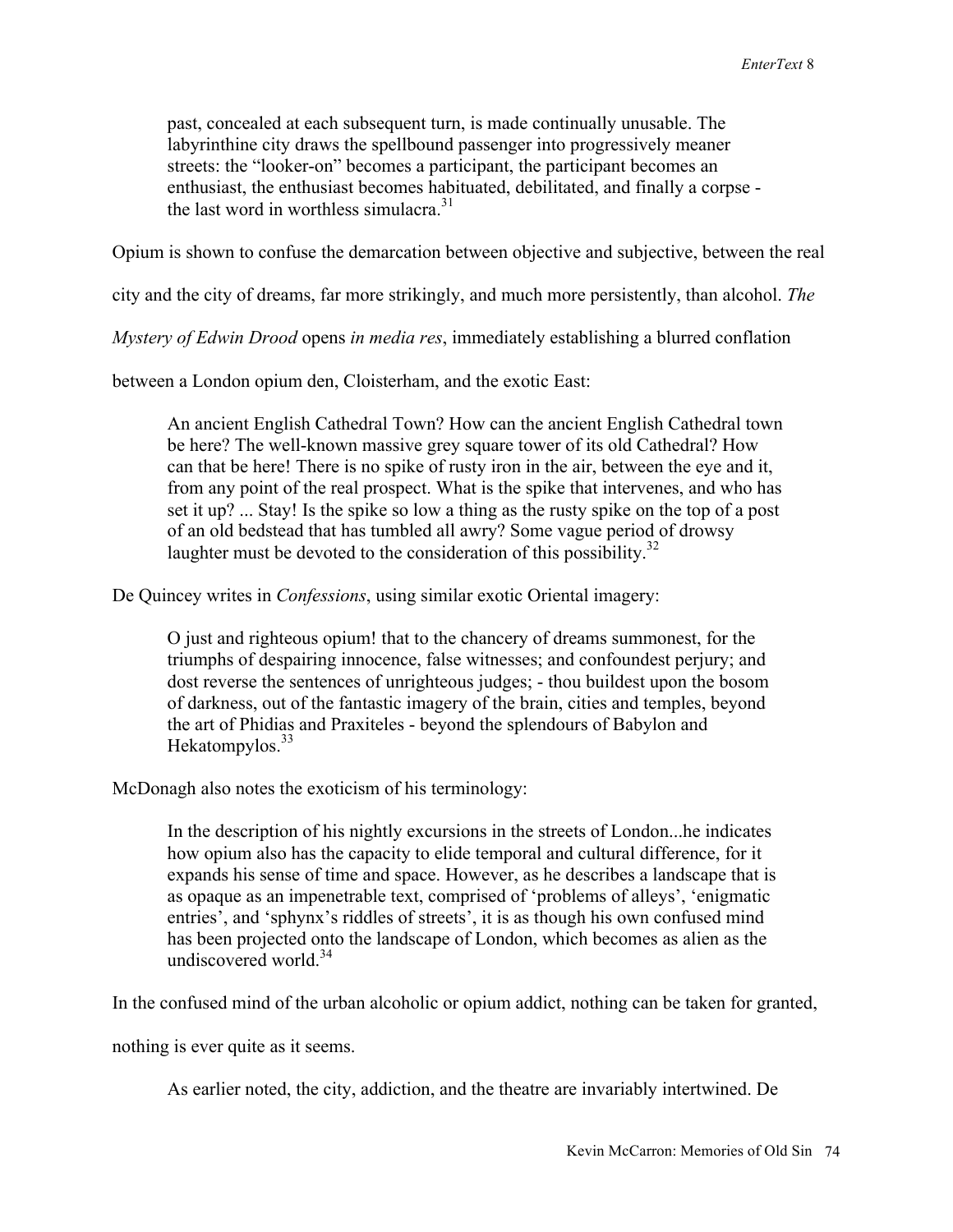Quincey writes: 'Thus I have shown, or tried to show, that opium does not of necessity produce inactivity or torpor; but that, on the contrary, it often led me into markets and theatres.<sup>35</sup> Wolfreys cites Raphael Samuel to suggest: 'Writing the city becomes, in Raphael Samuel's words, a theatre of memory in which takes place, over and over, the struggle for power. The city itself, as well as being an improper stage, also offers a barely comprehensible range of images, a Symbolic Disorder over which no single power structure can dominate.<sup>36</sup> Opium does dominate the addict, but like the stage, it can only offer the addict illusion. In *The Mystery of Edwin Drood*, Dickens writes of Jaspers: 'He rises unsteadily from the bed, lays his pipe upon the hearthstone, draws back the ragged curtain, and looks with repugnance at his three companions. He notices that the woman has opium-smoked herself into a 'strange likeness of the Chinaman.<sup>37</sup> Dorian Gray's own supply of opium is carefully hidden in his home, and is concealed within an exotic and elaborately decorated Chinese box:

His breath quickened. A mad craving came over him…At last he got up from the sofa on which he had been lying, went over to the table and, having unlocked it, touched some hidden spring. A triangular drawer passed slowly out. His fingers moved instinctively towards it, dipped in, and closed on something. It was a small Chinese box of black and gold-dust lacquer, elaborately wrought, the sides patterned with curved waves, and the silken cords hung with round crystals and tassalled in plaited metal threads. He opened it. Inside was a green paste, waxy in luster, the odor curiously heavy and persistent.<sup>38</sup>

Writing of Dorian Gray's drug addiction, Curtis Marez cites Eve Kosofsky Sedgwick's suggestion that in both *The Picture of Dorian Gray* and in Dickens' *The Mystery of Edwin Drood* 'literary depictions of drug addiction often function as displacements for the "secret vice" of homosexuality.<sup>39</sup> I disagree with this 'displacement' theory of opium addiction. The vice that is being directly addressed is, simply enough, opium addiction itself. While homosexuality was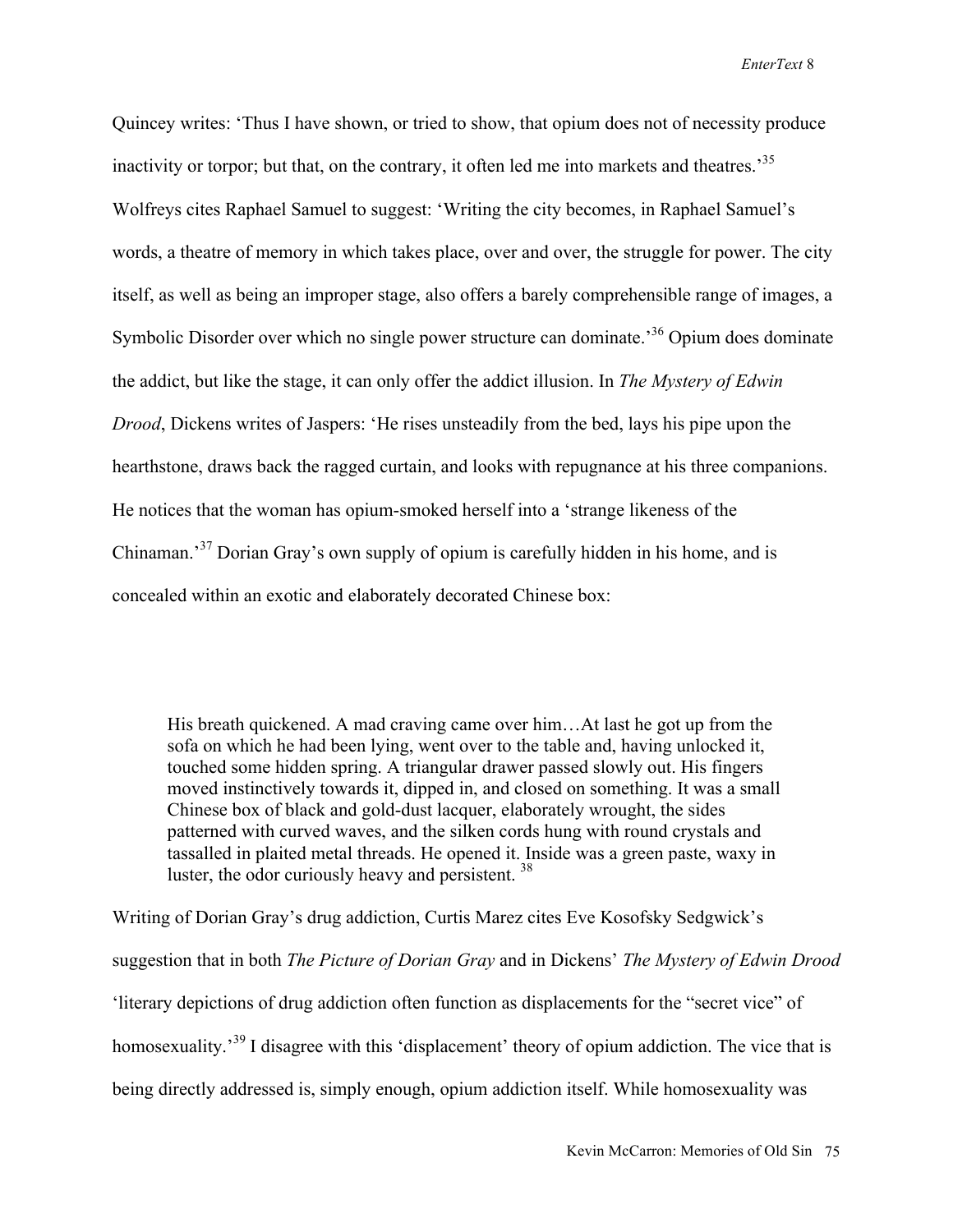considered the 'worse' of the two vices, opium addiction was hardly socially acceptable. In a similar vein to Sedgwick, referring to Ann in *Confessions*, Wolfreys writes: '...the figure of the woman, like the opium found in the city, is merely one more addictive trace offered by London and serving as a metonymic figure or signature for the Capital, which fuels simultaneously both desire and anxiety'.<sup>40</sup> However, a woman is not 'addictive' in any way that is comparable to opium addiction. Both writers, it seems to me, overlook the possibility that, sometimes, 'a cigar is just a cigar'.

In an interesting reworking of the convention that has the protagonist discover the illusory nature of theatre, Wilde, in *The Picture of Dorian Gray*, has the actress Sibyl Vane announce much the same lesson to the novel's protagonist:

You taught me what reality really is. Tonight, for the first time in my life, I saw through the hollowness, the sham, the silliness of the empty pageant in which I had always played. Tonight, for the first time, I became conscious that the Romeo was hideous, and old, and painted, that the moonlight in the orchard was false, that the scenery was vulgar, and that the words I had to speak were unreal, were not my words, were not what I wanted to sav.<sup>41</sup>

The American alcohol texts are primarily concerned with the dangers attendant on an inability to distinguish between illusion and reality, as are the opium narratives - the city, alcohol and opium, and the theatre are all equally duplicitous.

O'Reilly writes of *Franklin Evans*: 'Theatrical performance and its trappings focus and essentialize life in the secret city, and both theater and city metaphorically express grievous epistemological errors. These errors are repeated in alcohol abuse.<sup>42</sup> The 'glass fronted' saloon announces the legality of drinking, and selling, alcohol, which is in direct contrast to the images of concealment always associated with opium dens. In 'The Man With The Twisted Lip' Sir Arthur Conan Doyle employs the same imagery as Crane to transform the building into something resembling the human: 'Between a slop-shop and a gin-shop, approached by a steep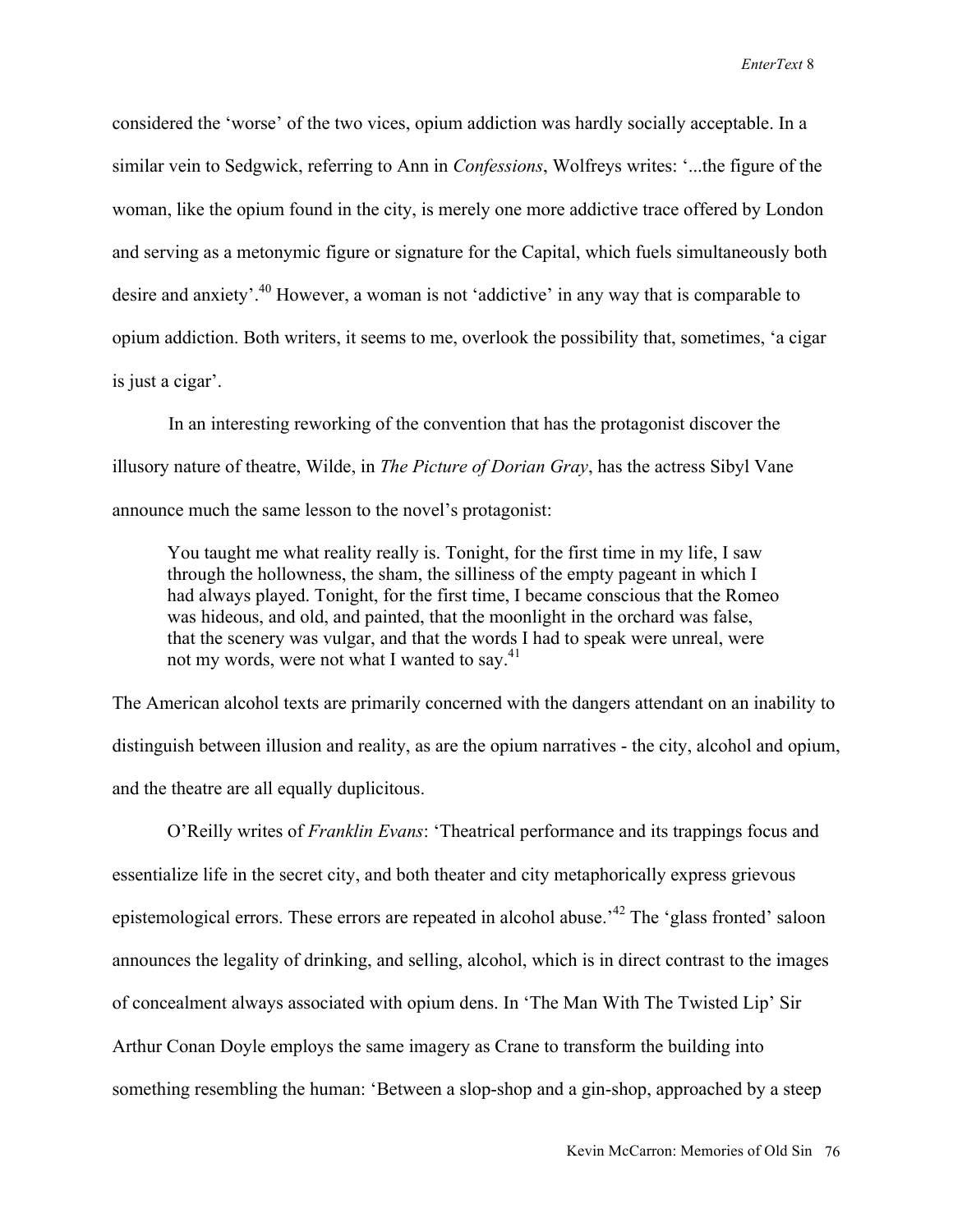flight of steps leading down to a black gap like the mouth of a cave, I found the den of which I was in search.<sup>43</sup> In both cases, the 'mouth' symbolizes ingestion of a substance which is being criticized within the main body of the narrative. Crane's 'yellow glare' adds a further human image, actually intimating the saloon's treacherous and hostile intent to the patrons who are so easily lured inside. The stress upon dissimilitude: 'imitation leather;' 'counterfeit massiveness;' and 'mahogany-appearing' further the novel's drive to reveal the epistemological errors inseparable from drunkenness.

Like the streets that all seem to converge on a saloon in *Maggie*, and like the unavoidable saloons in *Franklin Evans*, the topography of the city itself reduces the options available to the protagonists. Wolfreys writes:

De Quincey is never at home with his presence in London, even at the remove afforded by memory and confession. What we can observe about London as a modern metropolis is a connection between the city and the Oriental Other…Certainly the two come together for De Quincey in London, in that the habitual taking of the 'drug of the Orient', opium, is always connected with the Saturday night pleasures afforded by the city at the heart of empire, such as going to the opera or observing the proletariat.<sup>44</sup>

Although the city is at 'the heart of empire', opium dens are never at the centre of the city.

Opium dens are never encountered easily, or in daylight; instead they are always associated with

extreme distance, winding streets, and darkness. In *The Picture of Dorian Gray*, Wilde depicts

his protagonist's fateful visit to the opium den where his real identity will be uncovered by Sibyl

Vane's brother:

There were opium-dens, where one could buy oblivion, dens of horror where the memory of old sins could be destroyed by the madness of sins that were new. The moon hung low in the sky like a yellow skull. From time to time a huge misshapen cloud stretched a long arm across and hid it. The gas lamps grew fewer, and the streets more narrow and gloomy...The way seemed interminable, and the streets like the black web of some sprawling spider. The monotony became unbearable, and, as the mist thickened, he felt afraid.<sup>45</sup>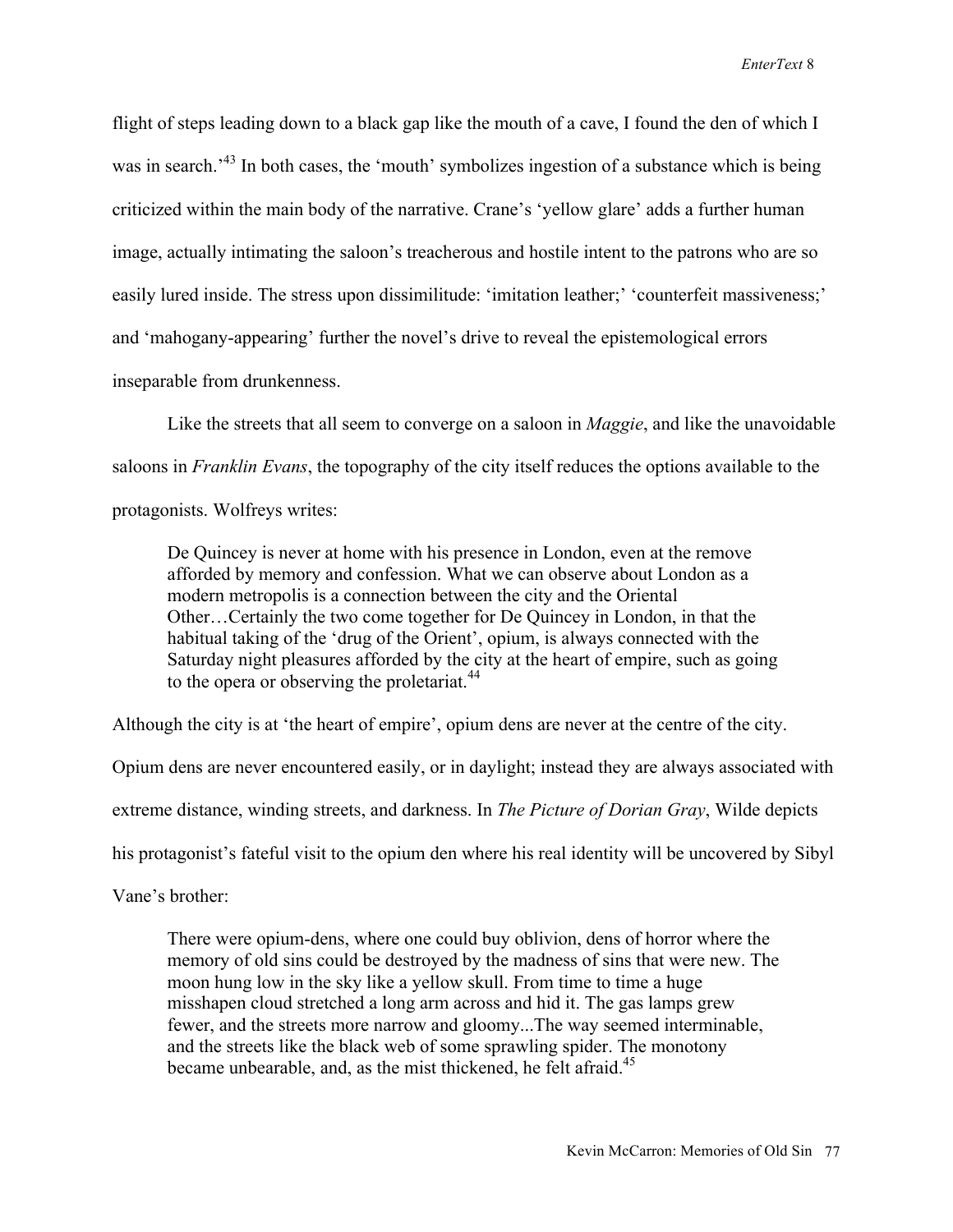Wilde's imagery dramatizes the novel's persistent distrust of opium. A simile links the moon with death, and a 'misshapen' cloud is anthropomorphically represented, thereby emphasizing the perverted nature of Gray's quest, while the 'narrow' streets are themselves transformed through simile into an image unequivocal in its sinister malevolence. The English opium narratives construct a London landscape that restricts choice once the journey has begun. Here, topography is destiny.

Opium dens are always situated in the East End of London and the imagery surrounding them is always that of the exotic, dangerous East. De Quincey writes in *Confessions*:

In China, over and above what it has in common with the rest of Southern Asia, I am terrified by the modes of life, by the manners, by the barrier of utter abhorrence placed between myself and *them*, by counter-sympathies deeper than I can analyze. I could sooner live with lunatics, with vermin, with crocodiles or snakes.  $46$ 

Marez writes of Gray's quest for opium in *The Picture of Dorian Gray*: 'Wilde accurately places his opium den in the quays of London's East End docks, home to visiting sailors - notably South East Asian sailors - and the Chinese merchants who catered to their needs.<sup>47</sup> Dickens employs extensive Eastern imagery during the opening scene set in the opium den in *The Mystery of Edwin Drood*: 'Maybe it is set up by the Sultan's orders for the impaling of a horde of Turkish robbers, one by one. It is so, for cymbals clash, and the Sultan goes by to his palace in long procession. Ten thousand scimitars flash in the sunlight, and thrice ten thousand dancing-girls strew flowers.<sup>48</sup> The final chapter of this novel, as we have it, is also mostly set in the same opium den, and Dickens describes Jaspers' journey to it: 'Eastward and still eastward through the stale streets he takes his way, until he reaches his destination: a miserable court, especially miserable among many such.<sup>49</sup> In Conan Doyle's 'The Man With the Twisted Lip', Watson describes his visit to the opium den where he will find Holmes, characteristically for an opium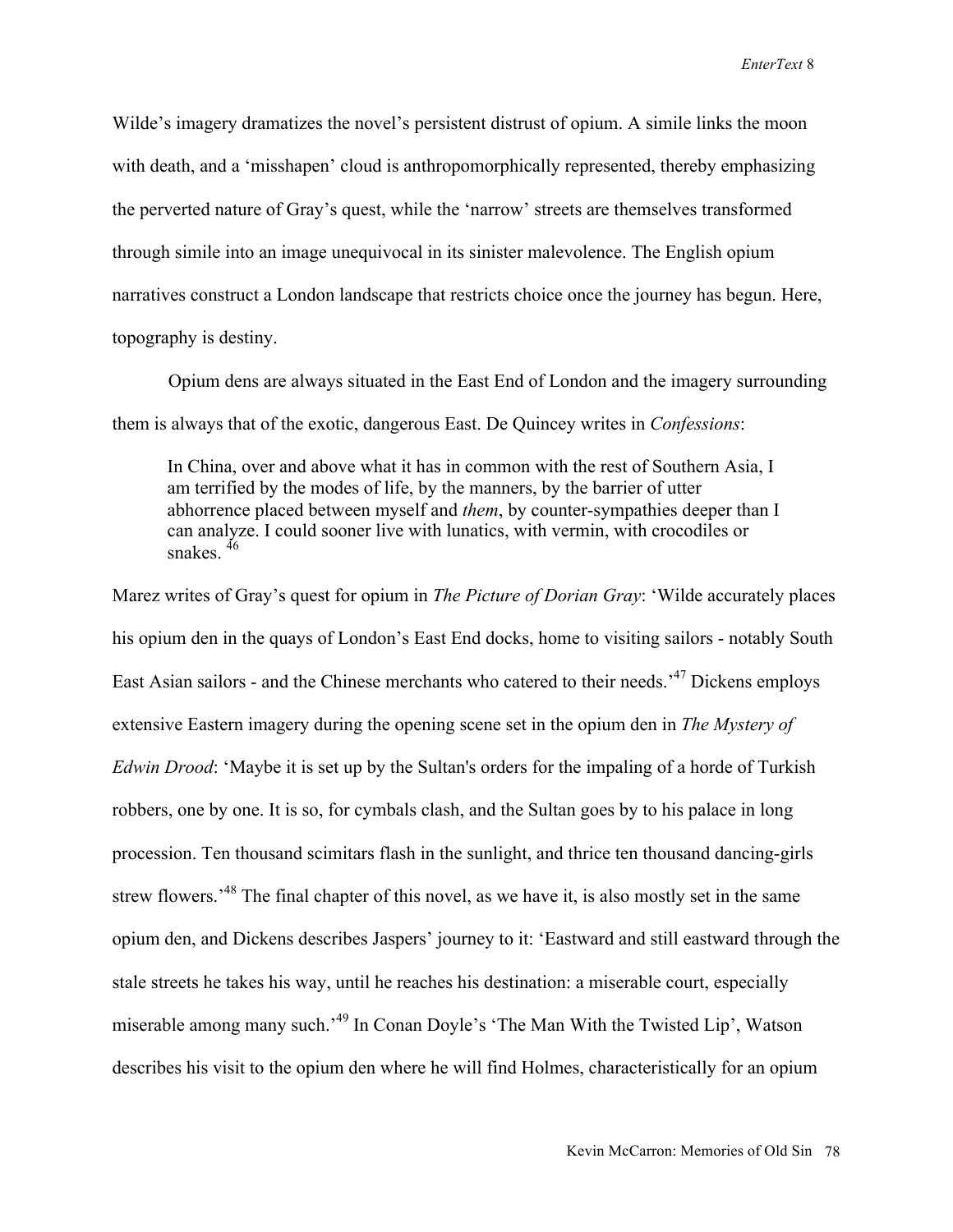narrative, in disguise: 'Upper Swandam Lane is a vile alley lurking behind the high wharves which line the north side of the river to the east of London Bridge.<sup>50</sup> It is not only opium, however, which is associated with the East. In *Franklin Evans*, Evans, now sober, describes a final encounter with an old friend: 'As I was passing one day along a street on the eastern side of the city, my course was impeded by a crowd, gathered around a tipsy loafer, who was cutting up his antics in the street...It was Colby, my early intimate, the tempter who had led me aside from the paths of soberness.<sup>51</sup> Further geographical connections between the opium and the alcohol narratives can be seen in the images of spatialisation which occur throughout all the texts.

The streets in all these narratives are, invariably, narrow and the protagonists are always hemmed in by their surroundings, thereby emphasizing their reduction of choice and their loss of free will. In The *Mystery of Edwin Drood*, Dickens writes that 'the streets of Cloisterham city are little more than one narrow-street by which you get into it and get out of it.<sup>52</sup> As Dorian Gray makes his interminable journey to the East End opium den the streets become 'more narrow and gloomy.<sup>53</sup> Once inside, the interiors of opium dens are also often described as oppressive and claustrophobic: 'I walked down the narrow passage between the double row of sleepers, holding my breath to keep out the vile, stupefying fumes of the drug', 54 Watson informs us, while in *The Mystery of Edwin Drood,* the opium den is described as containing 'the meanest and closest of small rooms.'<sup>55</sup>

In *Franklin Evans*, the East, alcoholism, and narrowness are linked twice. In desperation, Evans joins a gang of criminals, who meet on the east side: 'Starting at one of the eastern wharves, is a street running up from the river - a narrow, dirty street, with many wooden houses, occupied as taverns for seamen and abiding places for degraded women.<sup>56</sup> Similarly, recovering from a five-day bender, Evans considers begging: 'There seemed to be no better plan than to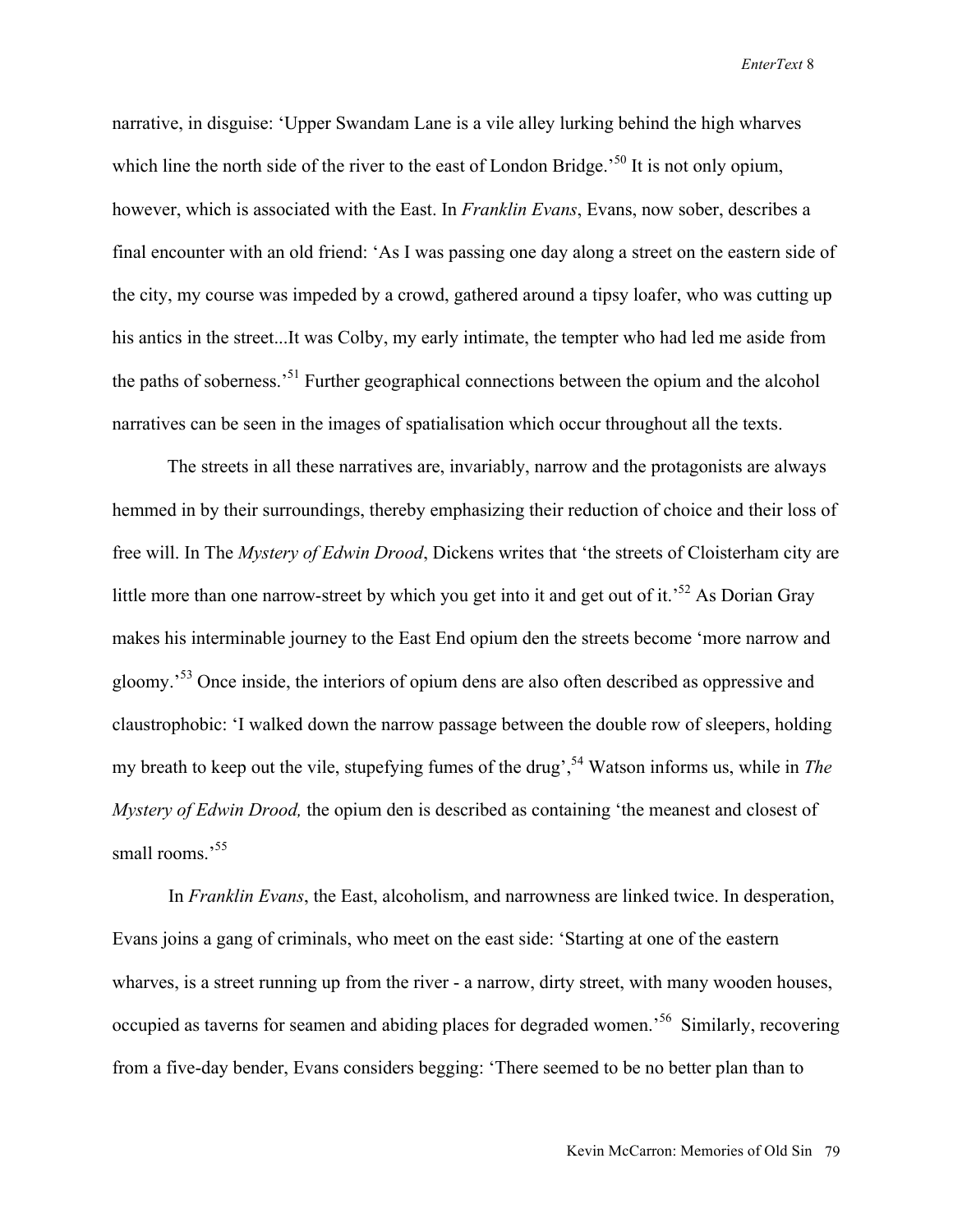walk down the wide handsome street, leading to the east from where I stood, and knock at every house.<sup>57</sup> On both occasions, Evans begins his degraded alcoholic descent from the narrow and stunted east; it is significant that the street of affluence is described as 'wide', implying within the labyrinthine context of the novel, choice and freedom of will. Conan Doyle, too, employs precisely the same dichotomy: as Holmes and Watson leave the opium den for the suburbs the city's topography is transformed: 'we dashed away through the endless succession of sombre and deserted streets, which widened gradually, until we were flying across a broad balustraded bridge, with the murky river flowing sluggishly beneath us.<sup>58</sup> Such spatialisation reinforces the epistemological concerns shared by this body of texts; it is not only that the east is depraved, which is a moral anxiety, but also that it is wrong, an epistemological concern.

As Holmes leaves the befuddling smoke of the opium den for the wide streets of the suburbs, he begins to apply his mind to the question of truth - what 'really' happened in the opium den. The 'sluggish' water which flows under the bridge parallels Holmes' befuddled thinking; the further he is removed from the opium den, the sharper and more accurate his thinking becomes. When they return to London, Holmes having solved the puzzle during the night, through thought alone, their trip back into the city is equally symbolic: 'In town the earliest risers were just beginning to look sleepily from their windows as we drove through the streets of the Surrey side. Passing down the Waterloo Bridge Road we crossed over the river, and dashing up Wellington Street wheeled sharply to the right and found ourselves in Bow Street.<sup>59</sup> Through the sequence of active verbs the pace of their journey is brisk, both street names are indicative of victory, and they turn to the 'right'. Even the somewhat inappropriate passive construction 'we found ourselves' works to imply that Truth itself has brought them there; something which is wholly beneficial and not totally outside human agency. At the conclusion of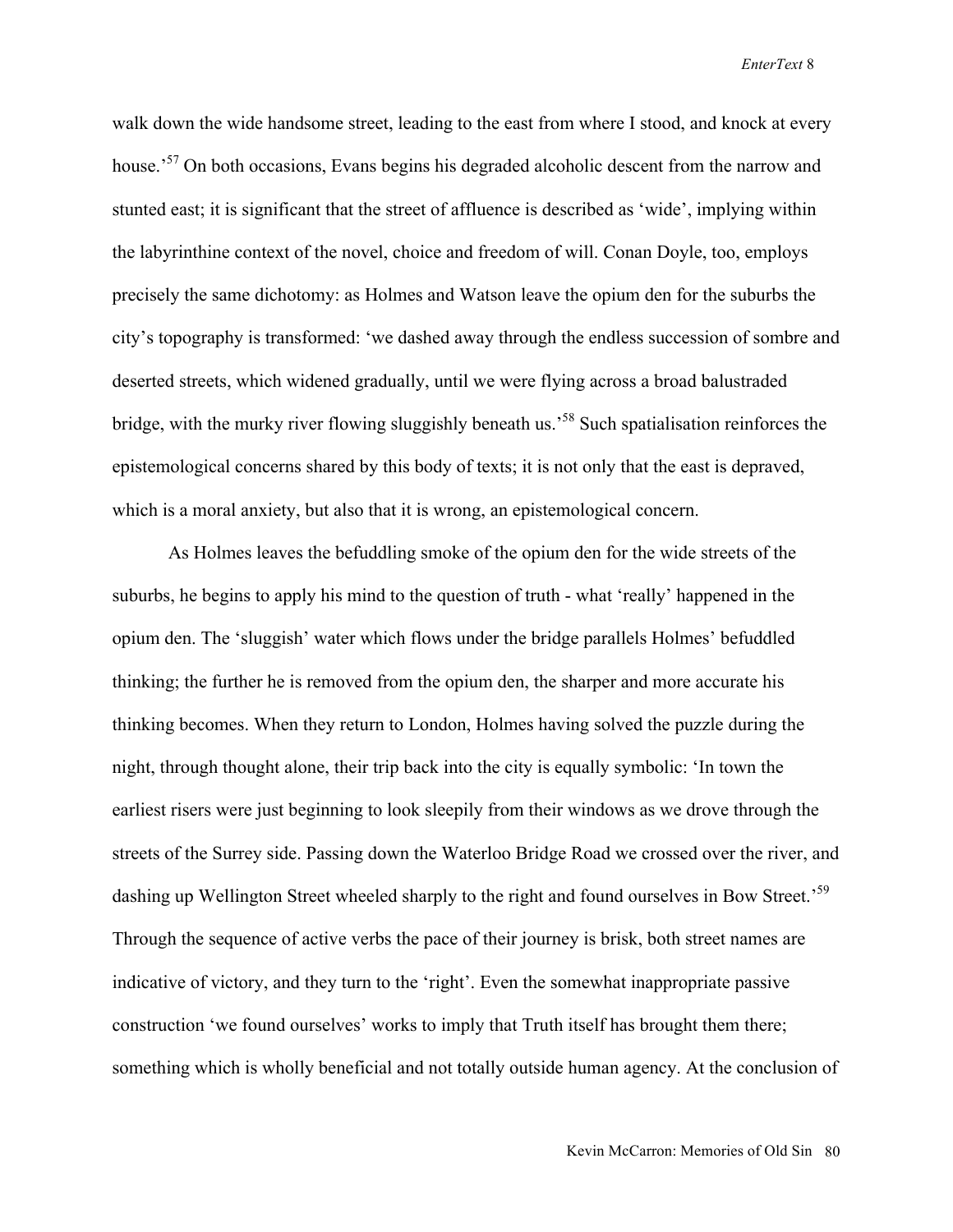*Franklin Evans*, the concept of width of the street is also used to indicate freedom and liberation from illusion and deceit. Evans, now sober and very respectable, encounters a triumphant Temperance procession: 'I had wandered to and fro for an hour or more, when I came out in a wide street, to the sides of which I saw the people flocking from every corner.<sup>560</sup>

The American alcohol novels are strikingly more optimistic than the English opium narratives. Maggie is not killed by alcohol, although clearly it plays a large part in her downfall, and Franklin Evans becomes an abstainer. However, De Quincey spares his readers none of the horrors of a decade-long opium addiction, while Isa Whitney, who is the reason Watson is in the opium den, and who became addicted to opium at university after reading De Quincey, is abandoned to his miserable fate as a slave to opium, once Watson encounters Holmes. Jaspers, in *The Mystery of Edwin Drood*, would surely have been punished for the murder (we assume) he committed, and yet, perhaps surprisingly, Wilde is no less stern a moralist than Dickens. Wilde writes as Gray leaves the opium den, articulating the earlier noted 'inevitability' of urban, labyrinthine narratives of nineteenth-century London:

There are moments, psychologists tell us, when the passion for sin, or for what the world calls sin, so dominates a nature, that every fibre of the body, as every cell of the brain, seems to be instinct with fearful impulses. Men and women at such moments lose the freedom of their will. They move to their terrible end as automatons move <sup>61</sup>

Evaluating the different effects of wine and opium, De Quincey argues 'But the main distinction lies in this – that whereas wine disorders the mental faculties, opium, on the contrary (if taken in a proper manner), introduces amongst them the most exquisite order, legislation and harmony.<sup>562</sup> These last words 'order, legislation and harmony' are precisely what cannot be found in the crooked, meandering, obfuscated, narrow and foggy streets of nineteenth-century London, hence the overwhelming attraction of opium.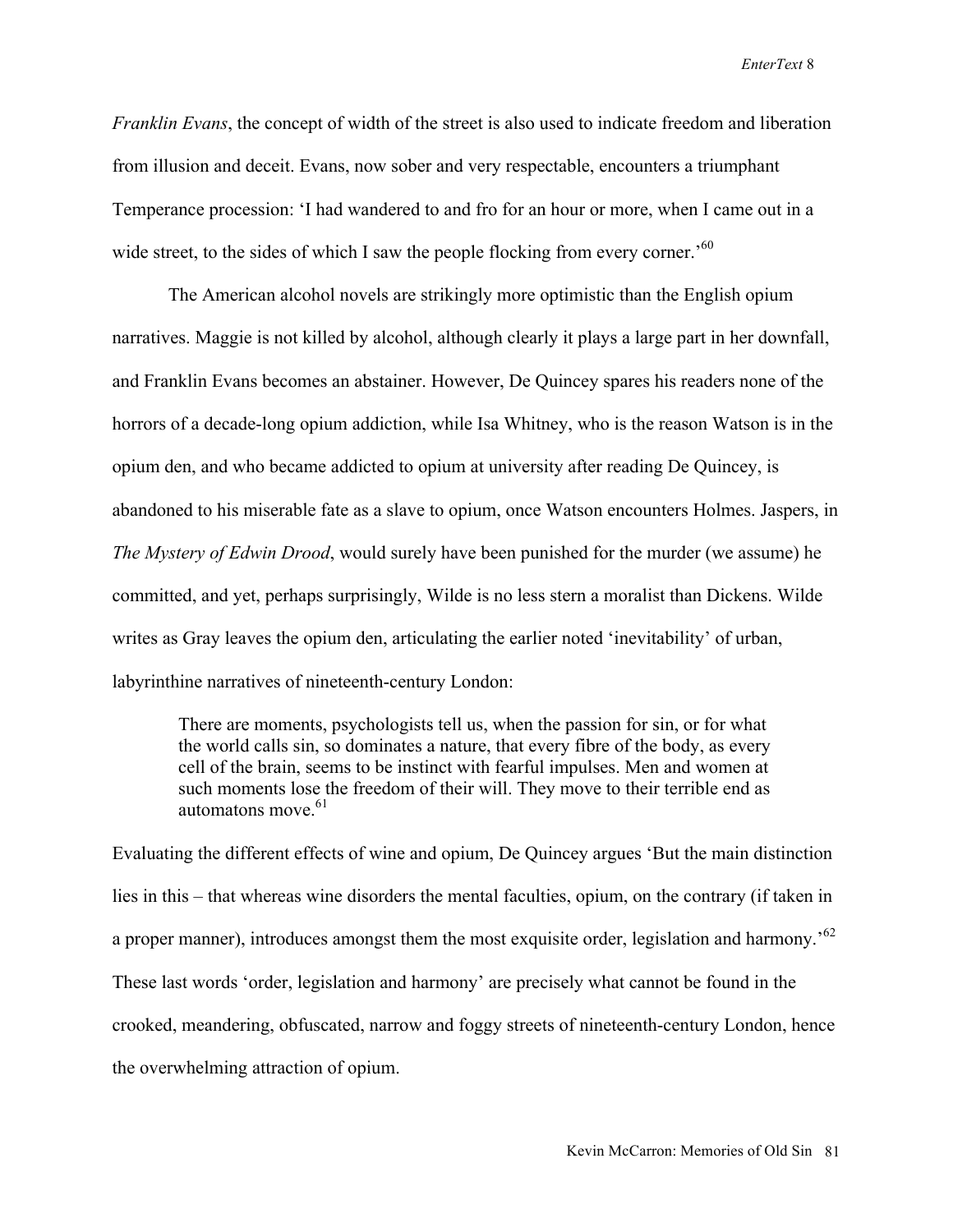## ÷, **Notes**

<sup>1</sup> Kelley, W. *Melville's City: Literary and Urban Form in Nineteenth-Century New York* (Cambridge: Cambridge University Press, 1996), 3.

2 Spears, K. M. *Dionysus And The City: Modernism In Twentieth-Century Poetry* (New York: Oxford University Press, 1970), 71.

<sup>3</sup> Wolfreys, J. *Writing London: The Trace of the Urban Text From Blake to Dickens* (London: Macmillan, 1998), 17.

 $<sup>4</sup>$  Spears, 74.</sup>

5 Whitman, W. *Franklin Evans or The Inebriate: a Tale of the Times* (New Haven: College & University Press, 1967), 58.

6 Wilde, O. *The Picture of Dorian Gray* (Harmondsworth: Penguin, 1987), 26.

 $<sup>7</sup>$  Ibid., 159.</sup>

8 Brand, D. *The Spectator and the City* (Cambridge: Cambridge University Press, 1991), 47.

<sup>9</sup> Lehan, R. *The City in Literature: An Intellectual and Cultural History* (Berkeley: Los Angeles, & London: University of California Press, 1998), 43.

10 Dickens, C. *Our Mutual Friend* (New York: Penguin Books, 1973), 191.

 $11$  Wolfreys, 111.

12 Young E. and Caveney, G. *Shopping in Space: Essays on American "Blank Generation" Fiction*, (London: Serpent's Tail, 1992), 133.

13 O'Reilly, E.B. *Sobering Tales: Narratives of Alcoholism and Recovery* (Amherst: University of Massachusetts Press, 1997), 60.

 $14$  Lehan, 227.

15 O'Reilly, 60*.*

16 Dickens, C. *The Life and Adventures of Martin Chuzzlewit* (London & New York: Oxford University Press, 1966), 127.

17 De Quincey, T. *The Confessions of an English Opium Eater* (Oxford: Oxford University Press, 1985), 173.

18 Wilde, 173.

<sup>19</sup> Kelley, 396.

20 Boon, M. *The Road of Excess*, (Cambridge: Harvard University Press, 2002), 37.

 $21$  De Ouincey, 192.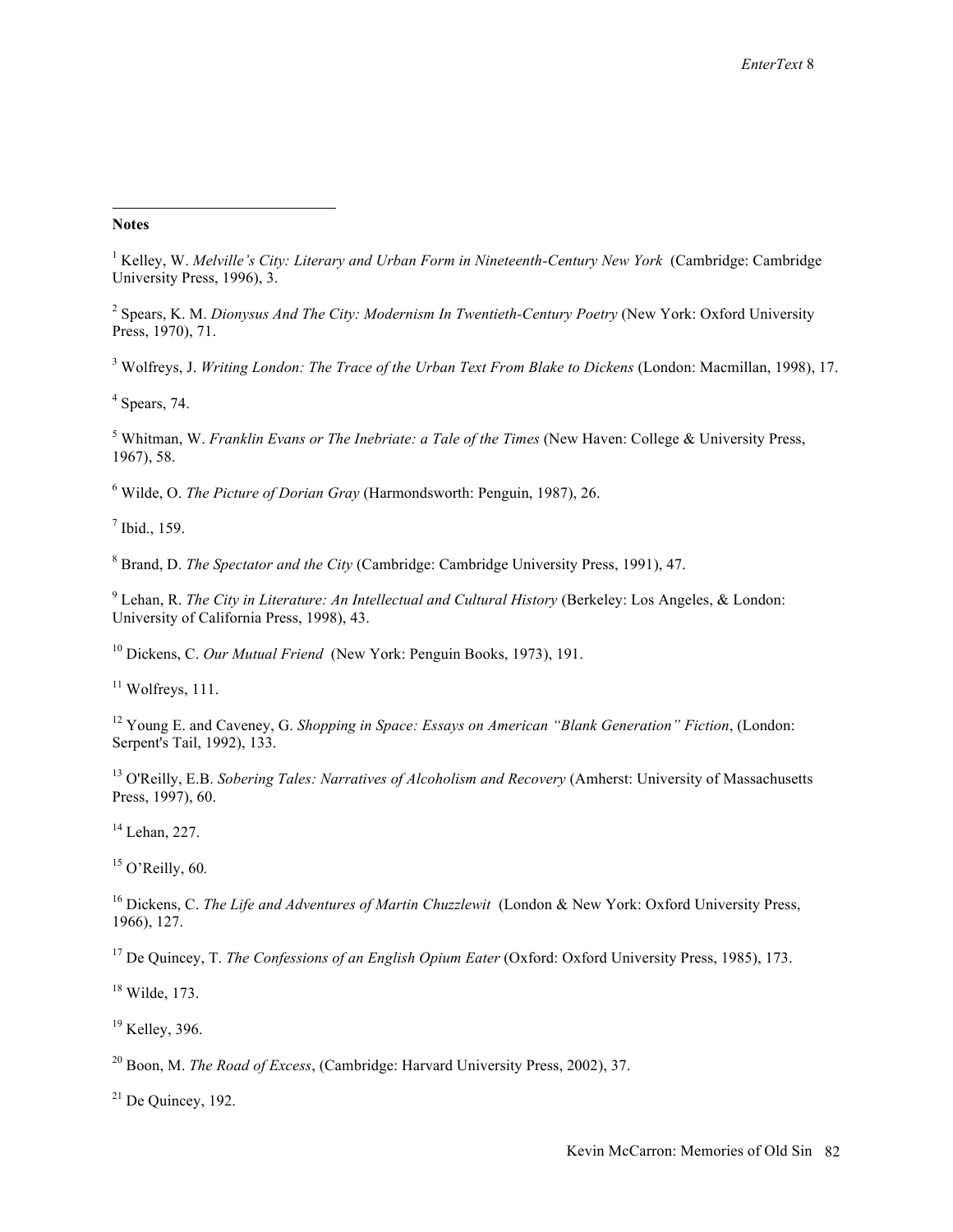$22$  Ibid.

- 23 McDonagh, J. *De Quincey's Disciplines* (Oxford: Clarendon Press, 1994), 160.
- $24$  De Quincey, 34.
- $25$  Wolfreys, 109.
- 26 Ibid., 104.
- $27$  De Quincey, 178.
- $28$  Wolfreys, 110.
- $29$  Lehan, 40.

30 Roberts, C.S. *The Mystery of Edwin Drood, Charles Dickens* (Oxford: Oxford University Press, 1979), 5.

 $31$  O'Reilly, 60.

32 Dickens, C. *The Mystery of Edwin Drood*, (Harmondsworth: Penguin, 1977), 1.

33 De Quincey, 194.

 $34$  McDonagh, 160.

35 De Quincey, 192.

36 Wolfreys, 27.

37 Dickens, *The Mystery of Edwin Drood*, 2.

<sup>38</sup> Wilde, 139-40.

39 Marez, C. 'The other addict: reflections on colonialism and Oscar Wilde's smoke screen' (*Journal of English Literary History*, 64:1, 1997), 257.

 $40$  Wolfreys, 105.

 $41$  Wilde, 114-5.

 $42$  O'Reilly, 61.

43Conan Doyle, A. 'The Man With The Twisted Lip' (*The Penguin Complete Sherlock Holmes*. London: Penguin, 1981), 230.

 $44$  Wolfreys, 105.

 $45$  Wilde, 221.

 $46$  De Quincey, 241.

47 Marez, 279.

48 Dickens, *The Mystery of Edwin Drood*, 1.